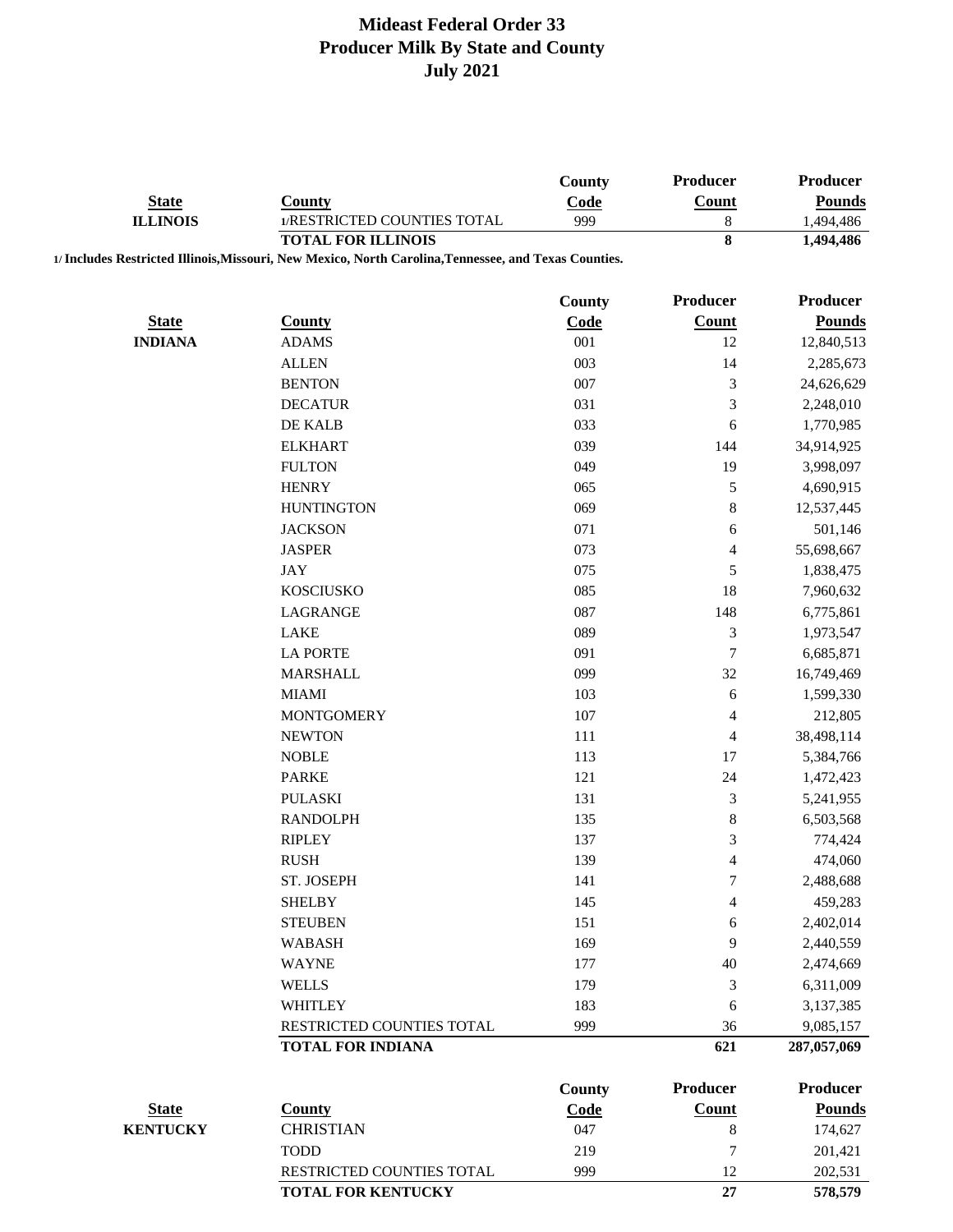|                                                          | <b>County</b>                       | County<br>Code | Producer<br><b>Count</b> | Producer<br><b>Pounds</b> |
|----------------------------------------------------------|-------------------------------------|----------------|--------------------------|---------------------------|
| <b>State</b>                                             |                                     |                |                          |                           |
| <b>MARYLAND</b>                                          | <b>GARRETT</b>                      | 023            | 34                       | 2,882,007                 |
| * Includes resrricted counties in MD. TOTAL FOR MARYLAND |                                     |                | 34                       | 2,882,007                 |
|                                                          |                                     | County         | <b>Producer</b>          | <b>Producer</b>           |
| <b>State</b>                                             | <b>County</b>                       | Code           | <b>Count</b>             | <b>Pounds</b>             |
| <b>MICHIGAN</b>                                          | <b>ALCONA</b>                       | 001            | $\mathfrak 3$            | 1,053,508                 |
|                                                          | <b>ALGER</b>                        | 003            | $\overline{4}$           | 306,685                   |
|                                                          | <b>ALLEGAN</b>                      | 005            | 37                       | 37, 372, 466              |
|                                                          | <b>ALPENA</b>                       | 007            | 15                       | 4,499,352                 |
|                                                          | <b>ARENAC</b>                       | 011            | 13                       | 9,469,952                 |
|                                                          | <b>BARRY</b>                        | 015            | 19                       | 30,366,959                |
|                                                          | <b>BERRIEN</b>                      | 021            | $\mathfrak s$            | 3,034,539                 |
|                                                          | <b>BRANCH</b>                       | 023            | $\,$ $\,$                | 5,974,040                 |
|                                                          | <b>CALHOUN</b>                      | 025            | 17                       | 15,270,662                |
|                                                          | <b>CHARLEVOIX</b>                   | 029            | $\overline{4}$           | 971,009                   |
|                                                          | <b>CHIPPEWA</b>                     | 033            | $\overline{\mathcal{A}}$ | 438,097                   |
|                                                          | <b>CLARE</b>                        | 035            | $21\,$                   | 4,142,674                 |
|                                                          | <b>CLINTON</b>                      | 037            | 36                       | 83,542,544                |
|                                                          | <b>EATON</b>                        | 045            | $17\,$                   | 2,047,487                 |
|                                                          | <b>GENESEE</b>                      | 049            | $\overline{4}$           | 563,257                   |
|                                                          | <b>GLADWIN</b>                      | 051            | $\mathfrak{Z}$           | 2,252,245                 |
|                                                          | <b>GRATIOT</b>                      | 057            | 28                       | 87,743,924                |
|                                                          | <b>HILLSDALE</b>                    | 059            | 15                       | 9,498,619                 |
|                                                          | <b>HURON</b>                        | 063            | 51                       | 89,500,549                |
|                                                          | <b>INGHAM</b>                       | 065            | 17                       | 7,829,976                 |
|                                                          | <b>IONIA</b>                        | 067            | 29                       | 37,551,290                |
|                                                          | <b>IOSCO</b>                        | 069            | $10\,$                   | 5,499,679                 |
|                                                          | <b>ISABELLA</b>                     | 073            | 28                       | 11,907,761                |
|                                                          | <b>JACKSON</b>                      | 075            | 14                       | 6,614,083                 |
|                                                          | <b>KALAMAZOO</b>                    | 077            | $\mathfrak s$            |                           |
|                                                          | <b>KENT</b>                         | 081            | 21                       | 16,093,836<br>18,513,244  |
|                                                          |                                     | 087            |                          |                           |
|                                                          | <b>LAPEER</b>                       | 091            | 13<br>$17\,$             | 1,949,409                 |
|                                                          | <b>LENAWEE</b><br><b>LIVINGSTON</b> | 093            |                          | 42,069,017                |
|                                                          | <b>MACOMB</b>                       | 099            | 9                        | 1,615,288                 |
|                                                          |                                     |                | $\overline{4}$           | 247,442                   |
|                                                          | <b>MASON</b>                        | 105            | $\boldsymbol{7}$         | 3,788,910                 |
|                                                          | <b>MECOSTA</b>                      | 107            | 15                       | 6,234,914                 |
|                                                          | <b>MENOMINEE</b>                    | 109            | $10\,$                   | 760,358                   |
|                                                          | <b>MISSAUKEE</b>                    | 113            | 33                       | 54,652,230                |
|                                                          | <b>MONTCALM</b>                     | 117            | 34                       | 19,560,370                |
|                                                          | <b>MONTMORENCY</b>                  | 119            | $\overline{4}$           | 1,004,405                 |
|                                                          | <b>MUSKEGON</b>                     | 121            | 12                       | 20,032,718                |
|                                                          | NEWAYGO                             | 123            | 34                       | 17,444,891                |
|                                                          | <b>OGEMAW</b>                       | 129            | 26                       | 12,062,296                |
|                                                          | <b>OSCEOLA</b>                      | 133            | 21                       | 21,228,133                |
|                                                          | <b>OSCODA</b>                       | 135            | 6                        | 521,048                   |
|                                                          | <b>OTTAWA</b>                       | 139            | 39                       | 57,077,406                |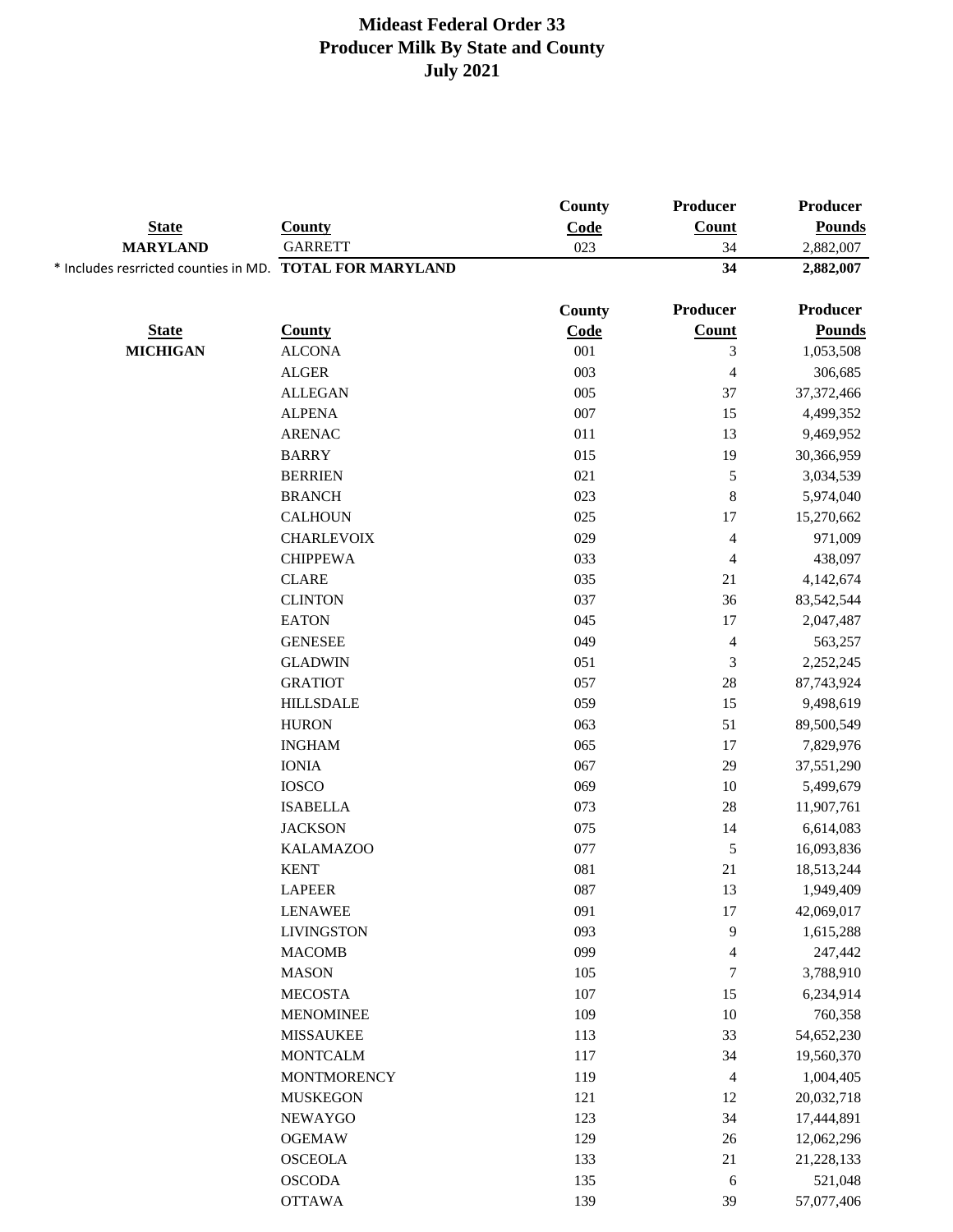|                  |                            | County        | Producer                 | <b>Producer</b> |
|------------------|----------------------------|---------------|--------------------------|-----------------|
| <b>State</b>     | <b>County</b>              | Code          | <b>Count</b>             | <b>Pounds</b>   |
| <b>MICHIGAN</b>  | <b>SAGINAW</b>             | 145           | 11                       | 4,153,256       |
|                  | <b>ST. CLAIR</b>           | 147           | $\,8\,$                  | 1,955,306       |
|                  | ST. JOSEPH                 | 149           | 15                       | 10,138,625      |
|                  | <b>SANILAC</b>             | 151           | 67                       | 69,632,280      |
|                  | <b>SHIAWASSEE</b>          | 155           | 10                       | 3,577,434       |
|                  | <b>TUSCOLA</b>             | 157           | 28                       | 32,279,967      |
|                  | <b>VAN BUREN</b>           | 159           | 8                        | 20,016,799      |
|                  | WASHTENAW                  | 161           | 11                       | 3,230,868       |
|                  | <b>WEXFORD</b>             | 165           | $\,8\,$                  | 944,068         |
|                  | RESTRICTED COUNTIES TOTAL  | 999           | 25                       | 7,024,687       |
|                  | <b>TOTAL FOR MICHIGAN</b>  |               | 903                      | 905,260,562     |
|                  |                            | <b>County</b> | <b>Producer</b>          | <b>Producer</b> |
| <b>State</b>     | <b>County</b>              | Code          | <b>Count</b>             | <b>Pounds</b>   |
| <b>MINNESOTA</b> | RESTRICTED COUNTIES TOTAL  | 999           | 4                        | 45,428          |
|                  | <b>TOTAL FOR MINNESOTA</b> |               | $\overline{\mathbf{4}}$  | 45,428          |
|                  |                            | <b>County</b> | Producer                 | <b>Producer</b> |
| <b>State</b>     | <b>County</b>              | Code          | <b>Count</b>             | <b>Pounds</b>   |
| <b>NEW YORK</b>  | <b>CATTARAUGUS</b>         | 009           | 31                       | 20,242,202      |
|                  | <b>CAYUGA</b>              | 011           | 3                        | 25,604          |
|                  | <b>CHAUTAUQUA</b>          | 013           | 62                       | 21,244,826      |
|                  | <b>ERIE</b>                | 029           | 5                        | 1,014,099       |
|                  | <b>LIVINGSTON</b>          | 051           | 5                        | 1,494,470       |
|                  | <b>MONTGOMERY</b>          | 057           | 6                        | 29,279          |
|                  | <b>HURON</b>               | 077           | 3                        | 20,708          |
|                  | <b>STEUBEN</b>             | 101           | 5                        | 2,255,128       |
|                  | <b>WYOMING</b>             | 121           | 9                        | 6,600,426       |
|                  | <b>YATES</b>               | 123           | 7                        | 27,934          |
|                  | RESTRICTED COUNTIES TOTAL  | 999           | 10                       | 7,013,579       |
|                  | <b>TOTAL FOR NEW YORK</b>  |               | 146                      | 59,968,255      |
|                  |                            | County        | Producer                 | Producer        |
| <b>State</b>     | <b>County</b>              | Code          | <b>Count</b>             | <b>Pounds</b>   |
| <b>OHIO</b>      | <b>ADAMS</b>               | 001           | $\overline{\mathcal{L}}$ | 409,293         |
|                  | <b>ALLEN</b>               | 003           | $\mathfrak{Z}$           | 596,198         |
|                  | <b>ASHLAND</b>             | 005           | 32                       | 16,275,994      |
|                  | <b>ASHTABULA</b>           | 007           | 15                       | 6,431,043       |
|                  | <b>ATHENS</b>              | 009           | $\overline{4}$           | 288,231         |
|                  | <b>AUGLAIZE</b>            | 011           | $22\,$                   | 4,599,810       |
|                  | <b>BELMONT</b>             | 013           | $\boldsymbol{7}$         | 700,374         |
|                  | <b>BROWN</b>               | 015           | $\overline{4}$           | 466,432         |
|                  | CARROLL                    | 019           | 15                       | 1,389,647       |
|                  | <b>CHAMPAIGN</b>           | 021           | 5                        | 464,689         |
|                  | <b>CLARK</b>               | 023           | 4                        | 9,161,870       |
|                  | <b>CLINTON</b>             | 027           | 3                        | 222,495         |
|                  | <b>COLUMBIANA</b>          | 029           | 50                       | 13,967,977      |
|                  | <b>COSHOCTON</b>           | 031           | 23                       | 3,692,330       |
|                  | <b>CRAWFORD</b>            | 033           | $\boldsymbol{7}$         | 3,037,293       |
|                  | <b>DARKE</b>               | 037           | 26                       | 10,405,430      |
|                  | <b>DEFIANCE</b>            | 039           | 7                        | 10,908,622      |
|                  |                            |               |                          |                 |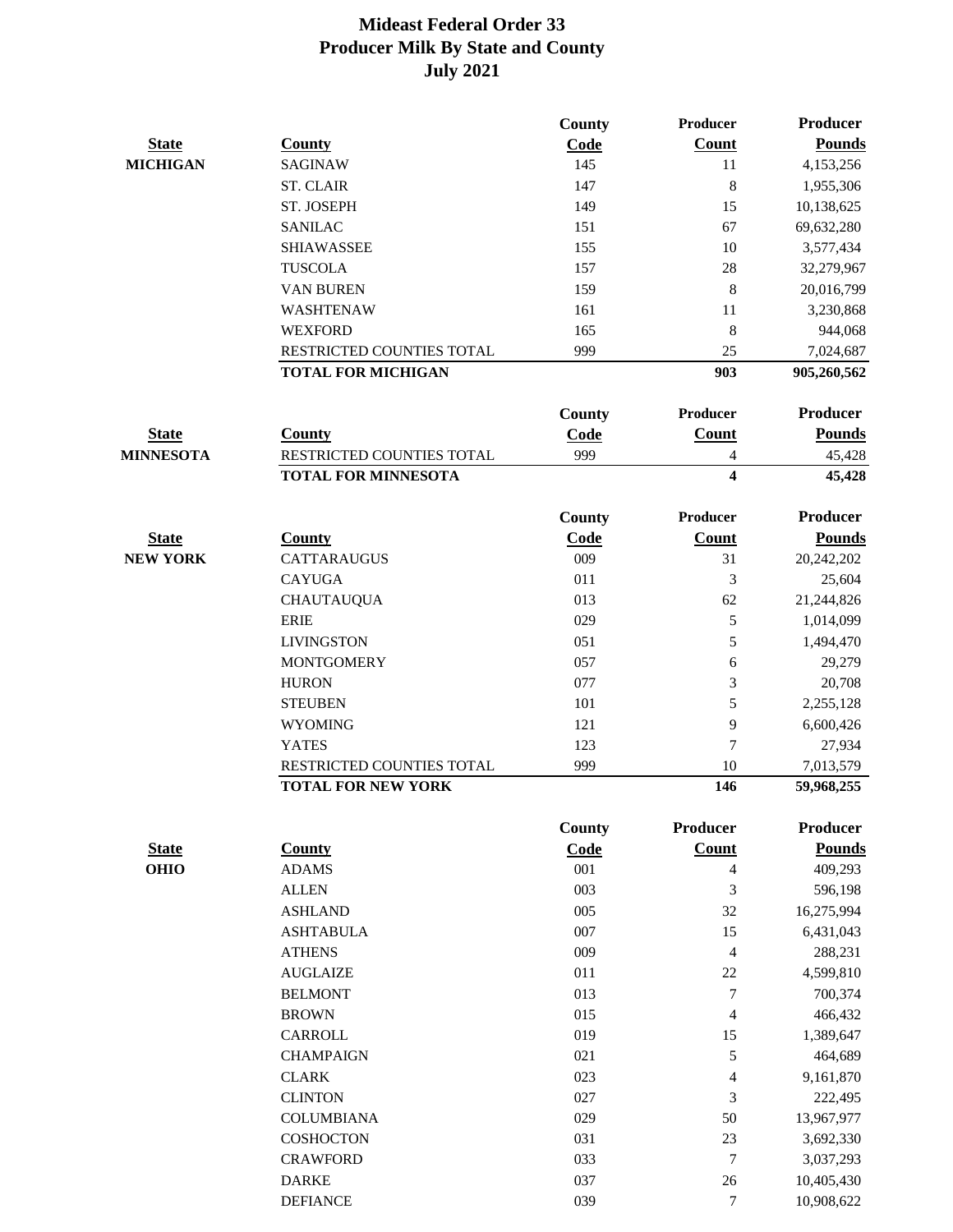|              |                           | County        | <b>Producer</b> | Producer        |
|--------------|---------------------------|---------------|-----------------|-----------------|
| <b>State</b> | <b>County</b>             | Code          | <b>Count</b>    | <b>Pounds</b>   |
| <b>OHIO</b>  | <b>DELAWARE</b>           | 041           | 3               | 202,794         |
|              | <b>FAYETTE</b>            | 047           | 4               | 1,053,498       |
|              | <b>FULTON</b>             | 051           | 4               | 5,363,451       |
|              | <b>GEAUGA</b>             | 055           | 33              | 4,169,682       |
|              | <b>GREENE</b>             | 057           | $\mathfrak{Z}$  | 1,196,424       |
|              | <b>HARDIN</b>             | 065           | $\,8\,$         | 19,117,312      |
|              | <b>HARRISON</b>           | 067           | 4               | 365,159         |
|              | <b>HENRY</b>              | 069           | 5               | 4,386,583       |
|              | <b>HIGHLAND</b>           | 071           | 20              | 2,183,208       |
|              | <b>HOLMES</b>             | 075           | 127             | 14,654,802      |
|              | <b>HURON</b>              | 077           | 38              | 6,855,520       |
|              | <b>JEFFERSON</b>          | 081           | 5               | 446,414         |
|              | <b>KNOX</b>               | 083           | 21              | 7,155,366       |
|              | <b>LICKING</b>            | 089           | 6               | 8,931,790       |
|              | <b>LOGAN</b>              | 091           | 20              | 4,308,435       |
|              | <b>LORAIN</b>             | 093           | $\,8\,$         | 1,168,143       |
|              | <b>MADISON</b>            | 097           | $\,8\,$         | 19,412,473      |
|              | <b>MAHONING</b>           | 099           | 21              | 8,328,439       |
|              | <b>MEDINA</b>             | 103           | 9               | 2,693,690       |
|              | <b>MERCER</b>             | 107           | 61              | 24,714,981      |
|              | <b>MIAMI</b>              | 109           | $\mathfrak s$   | 740,025         |
|              | <b>MONROE</b>             | 111           | $\sqrt{6}$      | 781,998         |
|              | <b>MORGAN</b>             | 115           | 5               | 602,704         |
|              | <b>MORROW</b>             | 117           | 4               | 2,645,396       |
|              | <b>MUSKINGUM</b>          | 119           | $\,8\,$         | 1,136,161       |
|              | <b>PAULDING</b>           | 125           | 6               | 21,433,175      |
|              | <b>PICKAWAY</b>           | 129           | $\sqrt{6}$      | 2,296,676       |
|              | <b>PORTAGE</b>            | 133           | $\sqrt{6}$      | 2,670,799       |
|              | <b>PREBLE</b>             | 135           | 6               | 1,104,782       |
|              | <b>PUTNAM</b>             | 137           | $\,8\,$         | 6,774,809       |
|              | <b>RICHLAND</b>           | 139           | 99              | 11,867,199      |
|              | <b>ROSS</b>               | 141           | 8               | 788,500         |
|              | <b>SANDUSKY</b>           | 143           | $\overline{4}$  | 391,876         |
|              | <b>SHELBY</b>             | 149           | 23              | 9,435,703       |
|              | <b>STARK</b>              | 151           | 41              | 13,057,169      |
|              | <b>TRUMBULL</b>           | 155           | 16              | 3,470,182       |
|              | TUSCAWARAS                | 157           | 112             | 12,258,234      |
|              | <b>UNION</b>              | 159           | 6               | 952,347         |
|              | <b>VAN WERT</b>           | 161           | 6               | 8,389,766       |
|              | <b>WASHINGTON</b>         | 167           | 12              | 2,391,610       |
|              | <b>WAYNE</b>              | 169           | 156             | 46,525,214      |
|              | <b>WOOD</b>               | 173           | 3               | 11,729,956      |
|              | <b>WYANDOT</b>            | 175           | $\overline{4}$  | 599,347         |
|              | RESTRICTED COUNTIES TOTAL | 999           | 26              | 28,531,254      |
|              | <b>TOTAL FOR OHIO</b>     |               | 1,215           | 410,300,774     |
|              |                           | <b>County</b> | <b>Producer</b> | <b>Producer</b> |
| <b>State</b> | <b>County</b>             | Code          | <b>Count</b>    | <b>Pounds</b>   |

**PENNSYLVANIA** ARMSTRONG 005 16 2,492,827 BEAVER 007 18 1,017,754 BEDORD 009 3 24,105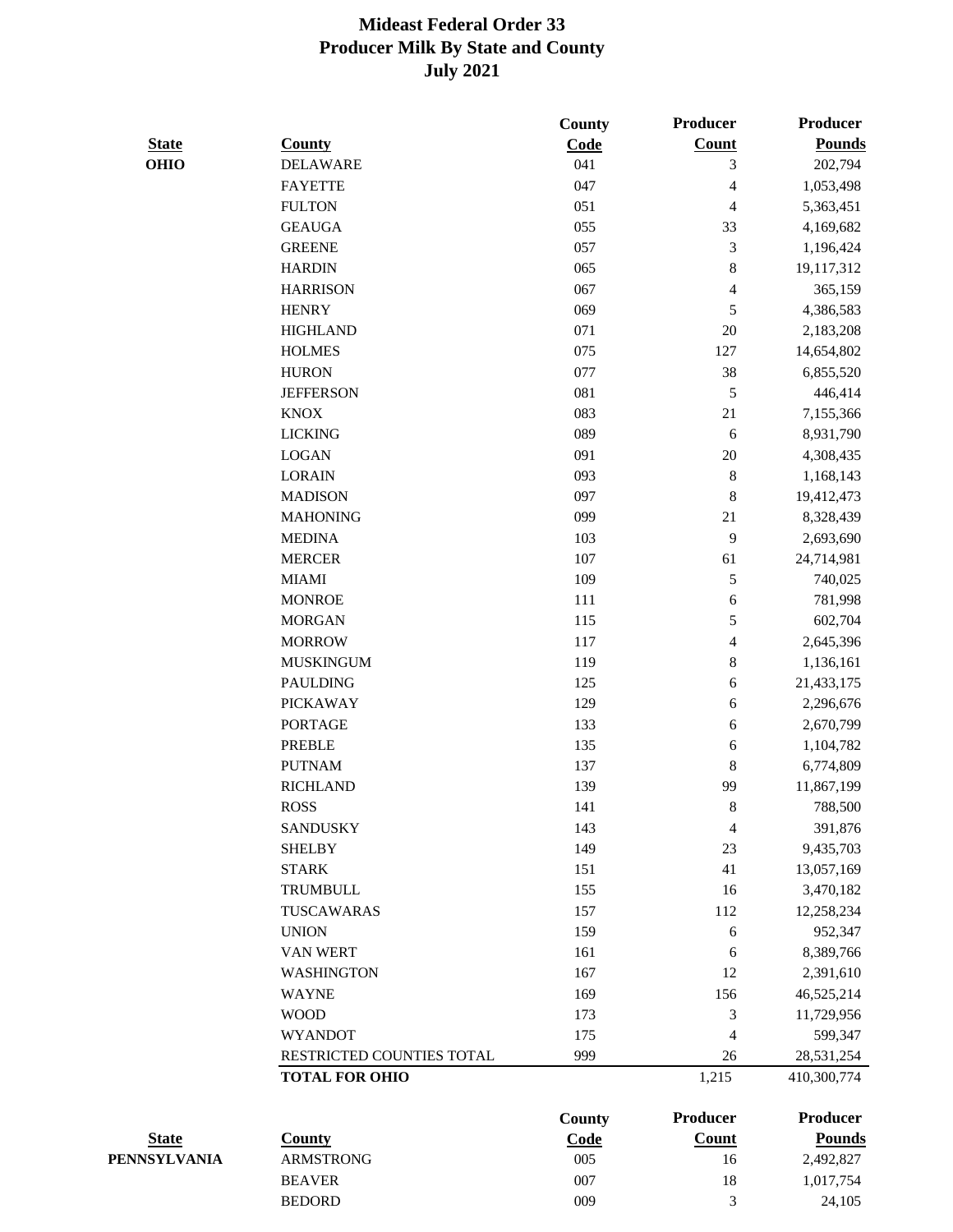| <b>Count</b><br><b>Pounds</b><br><b>State</b><br><b>County</b><br>Code<br><b>PENNSYLVANIA</b><br><b>BRADFORD</b><br>015<br>13<br>375,629<br>019<br>22<br><b>BUTLER</b><br>3,422,896<br>$\tau$<br><b>CAMBRIA</b><br>021<br>1,602,964<br>$\,8\,$<br><b>CENTRE</b><br>027<br>1,824,983<br><b>CHESTER</b><br>029<br>9<br>72,715<br><b>CLARION</b><br>031<br>12<br>2,004,013<br>9<br><b>CLEARFIELD</b><br>033<br>1,108,950<br>13<br><b>CLINTON</b><br>035<br>217,245<br>10<br><b>COLUMBIA</b><br>037<br>324,723<br>039<br>73<br><b>CRAWFORD</b><br>17,564,719<br>$\,8\,$<br><b>ELK</b><br>047<br>547,682<br>34<br><b>ERIE</b><br>049<br>4,032,130<br><b>FAYETTE</b><br>051<br>17<br>1,993,903<br>3<br><b>FOREST</b><br>053<br>223,286<br>063<br>32<br><b>INDIANA</b><br>6,415,089<br>17<br><b>JEFFERSON</b><br>065<br>2,174,739<br>071<br>17<br><b>LANCASTER</b><br>127,684<br>$28\,$<br><b>LAWRENCE</b><br>073<br>6,530,699<br><b>LEBANON</b><br>075<br>6<br>42,368<br>085<br>40<br><b>MERCER</b><br>6,295,851<br>85<br><b>SOMERSET</b><br>111<br>8,406,333<br><b>TIOGA</b><br>$\overline{4}$<br>117<br>351,722<br>$\overline{4}$<br><b>VENANGO</b><br>121<br>797,990<br>$22\,$<br><b>WARREN</b><br>123<br>3,591,793<br><b>WASHINGTON</b><br>125<br>15<br>2,238,567<br>WESTMORELAND<br>129<br>29<br>5,388,467<br>RESTRICTED COUNTIES TOTAL<br>999<br>15<br>2,777,062<br>TOTAL FOR PENNSYLVANIA<br>589<br>83,988,888<br>Count<br><b>State</b><br>Code<br><b>Pounds</b><br><b>County</b><br><b>VERMONT</b><br>RESTRICTED COUNTIES TOTAL<br>16,941<br>999<br>4<br>4<br><b>TOTAL FOR VERMONT</b><br>16,941<br><b>State</b><br><b>County</b><br><b>Count</b><br><b>Pounds</b><br><b>Code</b><br><b>VIRGINIA</b><br><b>AUGUSTA</b><br>015<br>3<br>214,751<br><b>FRANKLIN</b><br>067<br>16<br>2,019,229<br>3<br><b>MONTGOMERY</b><br>121<br>145,315<br><b>ROCKINHAM</b><br>165<br>14<br>568,369<br><b>HARRISONBURG</b><br>$\tau$<br>660<br>590,334<br>RESTRICTED COUNTIES TOTAL<br>999<br>9<br>536,805<br>52<br><b>TOTAL FOR VIRGINIA</b><br>4,074,803<br><b>Producer</b><br>Producer<br>County<br><b>Pounds</b><br><b>State</b><br><b>County</b><br>Code<br><b>Count</b><br><b>WEST VIRGINIA</b><br>120,938<br><b>OHIO</b><br>069<br>3<br><b>PRESTON</b><br>077<br>3<br>325,347<br>RESTRICTED COUNTIES TOTAL<br>999<br>11<br>677,084<br>17<br><b>TOTAL FOR WEST VIRGINIA</b><br>1,123,369 |  | <b>County</b> | <b>Producer</b> | Producer |
|---------------------------------------------------------------------------------------------------------------------------------------------------------------------------------------------------------------------------------------------------------------------------------------------------------------------------------------------------------------------------------------------------------------------------------------------------------------------------------------------------------------------------------------------------------------------------------------------------------------------------------------------------------------------------------------------------------------------------------------------------------------------------------------------------------------------------------------------------------------------------------------------------------------------------------------------------------------------------------------------------------------------------------------------------------------------------------------------------------------------------------------------------------------------------------------------------------------------------------------------------------------------------------------------------------------------------------------------------------------------------------------------------------------------------------------------------------------------------------------------------------------------------------------------------------------------------------------------------------------------------------------------------------------------------------------------------------------------------------------------------------------------------------------------------------------------------------------------------------------------------------------------------------------------------------------------------------------------------------------------------------------------------------------------------------------------------------------------------------------------------------------------------------------------------------------------------------------------------------------------------------------------------------------------------------------------------------------------------------------------------------|--|---------------|-----------------|----------|
|                                                                                                                                                                                                                                                                                                                                                                                                                                                                                                                                                                                                                                                                                                                                                                                                                                                                                                                                                                                                                                                                                                                                                                                                                                                                                                                                                                                                                                                                                                                                                                                                                                                                                                                                                                                                                                                                                                                                                                                                                                                                                                                                                                                                                                                                                                                                                                                 |  |               |                 |          |
|                                                                                                                                                                                                                                                                                                                                                                                                                                                                                                                                                                                                                                                                                                                                                                                                                                                                                                                                                                                                                                                                                                                                                                                                                                                                                                                                                                                                                                                                                                                                                                                                                                                                                                                                                                                                                                                                                                                                                                                                                                                                                                                                                                                                                                                                                                                                                                                 |  |               |                 |          |
|                                                                                                                                                                                                                                                                                                                                                                                                                                                                                                                                                                                                                                                                                                                                                                                                                                                                                                                                                                                                                                                                                                                                                                                                                                                                                                                                                                                                                                                                                                                                                                                                                                                                                                                                                                                                                                                                                                                                                                                                                                                                                                                                                                                                                                                                                                                                                                                 |  |               |                 |          |
|                                                                                                                                                                                                                                                                                                                                                                                                                                                                                                                                                                                                                                                                                                                                                                                                                                                                                                                                                                                                                                                                                                                                                                                                                                                                                                                                                                                                                                                                                                                                                                                                                                                                                                                                                                                                                                                                                                                                                                                                                                                                                                                                                                                                                                                                                                                                                                                 |  |               |                 |          |
|                                                                                                                                                                                                                                                                                                                                                                                                                                                                                                                                                                                                                                                                                                                                                                                                                                                                                                                                                                                                                                                                                                                                                                                                                                                                                                                                                                                                                                                                                                                                                                                                                                                                                                                                                                                                                                                                                                                                                                                                                                                                                                                                                                                                                                                                                                                                                                                 |  |               |                 |          |
|                                                                                                                                                                                                                                                                                                                                                                                                                                                                                                                                                                                                                                                                                                                                                                                                                                                                                                                                                                                                                                                                                                                                                                                                                                                                                                                                                                                                                                                                                                                                                                                                                                                                                                                                                                                                                                                                                                                                                                                                                                                                                                                                                                                                                                                                                                                                                                                 |  |               |                 |          |
|                                                                                                                                                                                                                                                                                                                                                                                                                                                                                                                                                                                                                                                                                                                                                                                                                                                                                                                                                                                                                                                                                                                                                                                                                                                                                                                                                                                                                                                                                                                                                                                                                                                                                                                                                                                                                                                                                                                                                                                                                                                                                                                                                                                                                                                                                                                                                                                 |  |               |                 |          |
|                                                                                                                                                                                                                                                                                                                                                                                                                                                                                                                                                                                                                                                                                                                                                                                                                                                                                                                                                                                                                                                                                                                                                                                                                                                                                                                                                                                                                                                                                                                                                                                                                                                                                                                                                                                                                                                                                                                                                                                                                                                                                                                                                                                                                                                                                                                                                                                 |  |               |                 |          |
|                                                                                                                                                                                                                                                                                                                                                                                                                                                                                                                                                                                                                                                                                                                                                                                                                                                                                                                                                                                                                                                                                                                                                                                                                                                                                                                                                                                                                                                                                                                                                                                                                                                                                                                                                                                                                                                                                                                                                                                                                                                                                                                                                                                                                                                                                                                                                                                 |  |               |                 |          |
|                                                                                                                                                                                                                                                                                                                                                                                                                                                                                                                                                                                                                                                                                                                                                                                                                                                                                                                                                                                                                                                                                                                                                                                                                                                                                                                                                                                                                                                                                                                                                                                                                                                                                                                                                                                                                                                                                                                                                                                                                                                                                                                                                                                                                                                                                                                                                                                 |  |               |                 |          |
|                                                                                                                                                                                                                                                                                                                                                                                                                                                                                                                                                                                                                                                                                                                                                                                                                                                                                                                                                                                                                                                                                                                                                                                                                                                                                                                                                                                                                                                                                                                                                                                                                                                                                                                                                                                                                                                                                                                                                                                                                                                                                                                                                                                                                                                                                                                                                                                 |  |               |                 |          |
|                                                                                                                                                                                                                                                                                                                                                                                                                                                                                                                                                                                                                                                                                                                                                                                                                                                                                                                                                                                                                                                                                                                                                                                                                                                                                                                                                                                                                                                                                                                                                                                                                                                                                                                                                                                                                                                                                                                                                                                                                                                                                                                                                                                                                                                                                                                                                                                 |  |               |                 |          |
|                                                                                                                                                                                                                                                                                                                                                                                                                                                                                                                                                                                                                                                                                                                                                                                                                                                                                                                                                                                                                                                                                                                                                                                                                                                                                                                                                                                                                                                                                                                                                                                                                                                                                                                                                                                                                                                                                                                                                                                                                                                                                                                                                                                                                                                                                                                                                                                 |  |               |                 |          |
|                                                                                                                                                                                                                                                                                                                                                                                                                                                                                                                                                                                                                                                                                                                                                                                                                                                                                                                                                                                                                                                                                                                                                                                                                                                                                                                                                                                                                                                                                                                                                                                                                                                                                                                                                                                                                                                                                                                                                                                                                                                                                                                                                                                                                                                                                                                                                                                 |  |               |                 |          |
|                                                                                                                                                                                                                                                                                                                                                                                                                                                                                                                                                                                                                                                                                                                                                                                                                                                                                                                                                                                                                                                                                                                                                                                                                                                                                                                                                                                                                                                                                                                                                                                                                                                                                                                                                                                                                                                                                                                                                                                                                                                                                                                                                                                                                                                                                                                                                                                 |  |               |                 |          |
|                                                                                                                                                                                                                                                                                                                                                                                                                                                                                                                                                                                                                                                                                                                                                                                                                                                                                                                                                                                                                                                                                                                                                                                                                                                                                                                                                                                                                                                                                                                                                                                                                                                                                                                                                                                                                                                                                                                                                                                                                                                                                                                                                                                                                                                                                                                                                                                 |  |               |                 |          |
|                                                                                                                                                                                                                                                                                                                                                                                                                                                                                                                                                                                                                                                                                                                                                                                                                                                                                                                                                                                                                                                                                                                                                                                                                                                                                                                                                                                                                                                                                                                                                                                                                                                                                                                                                                                                                                                                                                                                                                                                                                                                                                                                                                                                                                                                                                                                                                                 |  |               |                 |          |
|                                                                                                                                                                                                                                                                                                                                                                                                                                                                                                                                                                                                                                                                                                                                                                                                                                                                                                                                                                                                                                                                                                                                                                                                                                                                                                                                                                                                                                                                                                                                                                                                                                                                                                                                                                                                                                                                                                                                                                                                                                                                                                                                                                                                                                                                                                                                                                                 |  |               |                 |          |
|                                                                                                                                                                                                                                                                                                                                                                                                                                                                                                                                                                                                                                                                                                                                                                                                                                                                                                                                                                                                                                                                                                                                                                                                                                                                                                                                                                                                                                                                                                                                                                                                                                                                                                                                                                                                                                                                                                                                                                                                                                                                                                                                                                                                                                                                                                                                                                                 |  |               |                 |          |
|                                                                                                                                                                                                                                                                                                                                                                                                                                                                                                                                                                                                                                                                                                                                                                                                                                                                                                                                                                                                                                                                                                                                                                                                                                                                                                                                                                                                                                                                                                                                                                                                                                                                                                                                                                                                                                                                                                                                                                                                                                                                                                                                                                                                                                                                                                                                                                                 |  |               |                 |          |
|                                                                                                                                                                                                                                                                                                                                                                                                                                                                                                                                                                                                                                                                                                                                                                                                                                                                                                                                                                                                                                                                                                                                                                                                                                                                                                                                                                                                                                                                                                                                                                                                                                                                                                                                                                                                                                                                                                                                                                                                                                                                                                                                                                                                                                                                                                                                                                                 |  |               |                 |          |
|                                                                                                                                                                                                                                                                                                                                                                                                                                                                                                                                                                                                                                                                                                                                                                                                                                                                                                                                                                                                                                                                                                                                                                                                                                                                                                                                                                                                                                                                                                                                                                                                                                                                                                                                                                                                                                                                                                                                                                                                                                                                                                                                                                                                                                                                                                                                                                                 |  |               |                 |          |
|                                                                                                                                                                                                                                                                                                                                                                                                                                                                                                                                                                                                                                                                                                                                                                                                                                                                                                                                                                                                                                                                                                                                                                                                                                                                                                                                                                                                                                                                                                                                                                                                                                                                                                                                                                                                                                                                                                                                                                                                                                                                                                                                                                                                                                                                                                                                                                                 |  |               |                 |          |
|                                                                                                                                                                                                                                                                                                                                                                                                                                                                                                                                                                                                                                                                                                                                                                                                                                                                                                                                                                                                                                                                                                                                                                                                                                                                                                                                                                                                                                                                                                                                                                                                                                                                                                                                                                                                                                                                                                                                                                                                                                                                                                                                                                                                                                                                                                                                                                                 |  |               |                 |          |
|                                                                                                                                                                                                                                                                                                                                                                                                                                                                                                                                                                                                                                                                                                                                                                                                                                                                                                                                                                                                                                                                                                                                                                                                                                                                                                                                                                                                                                                                                                                                                                                                                                                                                                                                                                                                                                                                                                                                                                                                                                                                                                                                                                                                                                                                                                                                                                                 |  |               |                 |          |
|                                                                                                                                                                                                                                                                                                                                                                                                                                                                                                                                                                                                                                                                                                                                                                                                                                                                                                                                                                                                                                                                                                                                                                                                                                                                                                                                                                                                                                                                                                                                                                                                                                                                                                                                                                                                                                                                                                                                                                                                                                                                                                                                                                                                                                                                                                                                                                                 |  |               |                 |          |
|                                                                                                                                                                                                                                                                                                                                                                                                                                                                                                                                                                                                                                                                                                                                                                                                                                                                                                                                                                                                                                                                                                                                                                                                                                                                                                                                                                                                                                                                                                                                                                                                                                                                                                                                                                                                                                                                                                                                                                                                                                                                                                                                                                                                                                                                                                                                                                                 |  |               |                 |          |
|                                                                                                                                                                                                                                                                                                                                                                                                                                                                                                                                                                                                                                                                                                                                                                                                                                                                                                                                                                                                                                                                                                                                                                                                                                                                                                                                                                                                                                                                                                                                                                                                                                                                                                                                                                                                                                                                                                                                                                                                                                                                                                                                                                                                                                                                                                                                                                                 |  |               |                 |          |
|                                                                                                                                                                                                                                                                                                                                                                                                                                                                                                                                                                                                                                                                                                                                                                                                                                                                                                                                                                                                                                                                                                                                                                                                                                                                                                                                                                                                                                                                                                                                                                                                                                                                                                                                                                                                                                                                                                                                                                                                                                                                                                                                                                                                                                                                                                                                                                                 |  |               |                 |          |
|                                                                                                                                                                                                                                                                                                                                                                                                                                                                                                                                                                                                                                                                                                                                                                                                                                                                                                                                                                                                                                                                                                                                                                                                                                                                                                                                                                                                                                                                                                                                                                                                                                                                                                                                                                                                                                                                                                                                                                                                                                                                                                                                                                                                                                                                                                                                                                                 |  |               |                 |          |
|                                                                                                                                                                                                                                                                                                                                                                                                                                                                                                                                                                                                                                                                                                                                                                                                                                                                                                                                                                                                                                                                                                                                                                                                                                                                                                                                                                                                                                                                                                                                                                                                                                                                                                                                                                                                                                                                                                                                                                                                                                                                                                                                                                                                                                                                                                                                                                                 |  |               |                 |          |
|                                                                                                                                                                                                                                                                                                                                                                                                                                                                                                                                                                                                                                                                                                                                                                                                                                                                                                                                                                                                                                                                                                                                                                                                                                                                                                                                                                                                                                                                                                                                                                                                                                                                                                                                                                                                                                                                                                                                                                                                                                                                                                                                                                                                                                                                                                                                                                                 |  |               |                 |          |
|                                                                                                                                                                                                                                                                                                                                                                                                                                                                                                                                                                                                                                                                                                                                                                                                                                                                                                                                                                                                                                                                                                                                                                                                                                                                                                                                                                                                                                                                                                                                                                                                                                                                                                                                                                                                                                                                                                                                                                                                                                                                                                                                                                                                                                                                                                                                                                                 |  |               |                 |          |
|                                                                                                                                                                                                                                                                                                                                                                                                                                                                                                                                                                                                                                                                                                                                                                                                                                                                                                                                                                                                                                                                                                                                                                                                                                                                                                                                                                                                                                                                                                                                                                                                                                                                                                                                                                                                                                                                                                                                                                                                                                                                                                                                                                                                                                                                                                                                                                                 |  |               |                 |          |
|                                                                                                                                                                                                                                                                                                                                                                                                                                                                                                                                                                                                                                                                                                                                                                                                                                                                                                                                                                                                                                                                                                                                                                                                                                                                                                                                                                                                                                                                                                                                                                                                                                                                                                                                                                                                                                                                                                                                                                                                                                                                                                                                                                                                                                                                                                                                                                                 |  |               |                 |          |
|                                                                                                                                                                                                                                                                                                                                                                                                                                                                                                                                                                                                                                                                                                                                                                                                                                                                                                                                                                                                                                                                                                                                                                                                                                                                                                                                                                                                                                                                                                                                                                                                                                                                                                                                                                                                                                                                                                                                                                                                                                                                                                                                                                                                                                                                                                                                                                                 |  |               |                 |          |
|                                                                                                                                                                                                                                                                                                                                                                                                                                                                                                                                                                                                                                                                                                                                                                                                                                                                                                                                                                                                                                                                                                                                                                                                                                                                                                                                                                                                                                                                                                                                                                                                                                                                                                                                                                                                                                                                                                                                                                                                                                                                                                                                                                                                                                                                                                                                                                                 |  |               |                 |          |
|                                                                                                                                                                                                                                                                                                                                                                                                                                                                                                                                                                                                                                                                                                                                                                                                                                                                                                                                                                                                                                                                                                                                                                                                                                                                                                                                                                                                                                                                                                                                                                                                                                                                                                                                                                                                                                                                                                                                                                                                                                                                                                                                                                                                                                                                                                                                                                                 |  |               |                 |          |
|                                                                                                                                                                                                                                                                                                                                                                                                                                                                                                                                                                                                                                                                                                                                                                                                                                                                                                                                                                                                                                                                                                                                                                                                                                                                                                                                                                                                                                                                                                                                                                                                                                                                                                                                                                                                                                                                                                                                                                                                                                                                                                                                                                                                                                                                                                                                                                                 |  |               |                 |          |
|                                                                                                                                                                                                                                                                                                                                                                                                                                                                                                                                                                                                                                                                                                                                                                                                                                                                                                                                                                                                                                                                                                                                                                                                                                                                                                                                                                                                                                                                                                                                                                                                                                                                                                                                                                                                                                                                                                                                                                                                                                                                                                                                                                                                                                                                                                                                                                                 |  |               |                 |          |
|                                                                                                                                                                                                                                                                                                                                                                                                                                                                                                                                                                                                                                                                                                                                                                                                                                                                                                                                                                                                                                                                                                                                                                                                                                                                                                                                                                                                                                                                                                                                                                                                                                                                                                                                                                                                                                                                                                                                                                                                                                                                                                                                                                                                                                                                                                                                                                                 |  |               |                 |          |
|                                                                                                                                                                                                                                                                                                                                                                                                                                                                                                                                                                                                                                                                                                                                                                                                                                                                                                                                                                                                                                                                                                                                                                                                                                                                                                                                                                                                                                                                                                                                                                                                                                                                                                                                                                                                                                                                                                                                                                                                                                                                                                                                                                                                                                                                                                                                                                                 |  |               |                 |          |
|                                                                                                                                                                                                                                                                                                                                                                                                                                                                                                                                                                                                                                                                                                                                                                                                                                                                                                                                                                                                                                                                                                                                                                                                                                                                                                                                                                                                                                                                                                                                                                                                                                                                                                                                                                                                                                                                                                                                                                                                                                                                                                                                                                                                                                                                                                                                                                                 |  |               |                 |          |
|                                                                                                                                                                                                                                                                                                                                                                                                                                                                                                                                                                                                                                                                                                                                                                                                                                                                                                                                                                                                                                                                                                                                                                                                                                                                                                                                                                                                                                                                                                                                                                                                                                                                                                                                                                                                                                                                                                                                                                                                                                                                                                                                                                                                                                                                                                                                                                                 |  |               |                 |          |
|                                                                                                                                                                                                                                                                                                                                                                                                                                                                                                                                                                                                                                                                                                                                                                                                                                                                                                                                                                                                                                                                                                                                                                                                                                                                                                                                                                                                                                                                                                                                                                                                                                                                                                                                                                                                                                                                                                                                                                                                                                                                                                                                                                                                                                                                                                                                                                                 |  |               |                 |          |
|                                                                                                                                                                                                                                                                                                                                                                                                                                                                                                                                                                                                                                                                                                                                                                                                                                                                                                                                                                                                                                                                                                                                                                                                                                                                                                                                                                                                                                                                                                                                                                                                                                                                                                                                                                                                                                                                                                                                                                                                                                                                                                                                                                                                                                                                                                                                                                                 |  |               |                 |          |